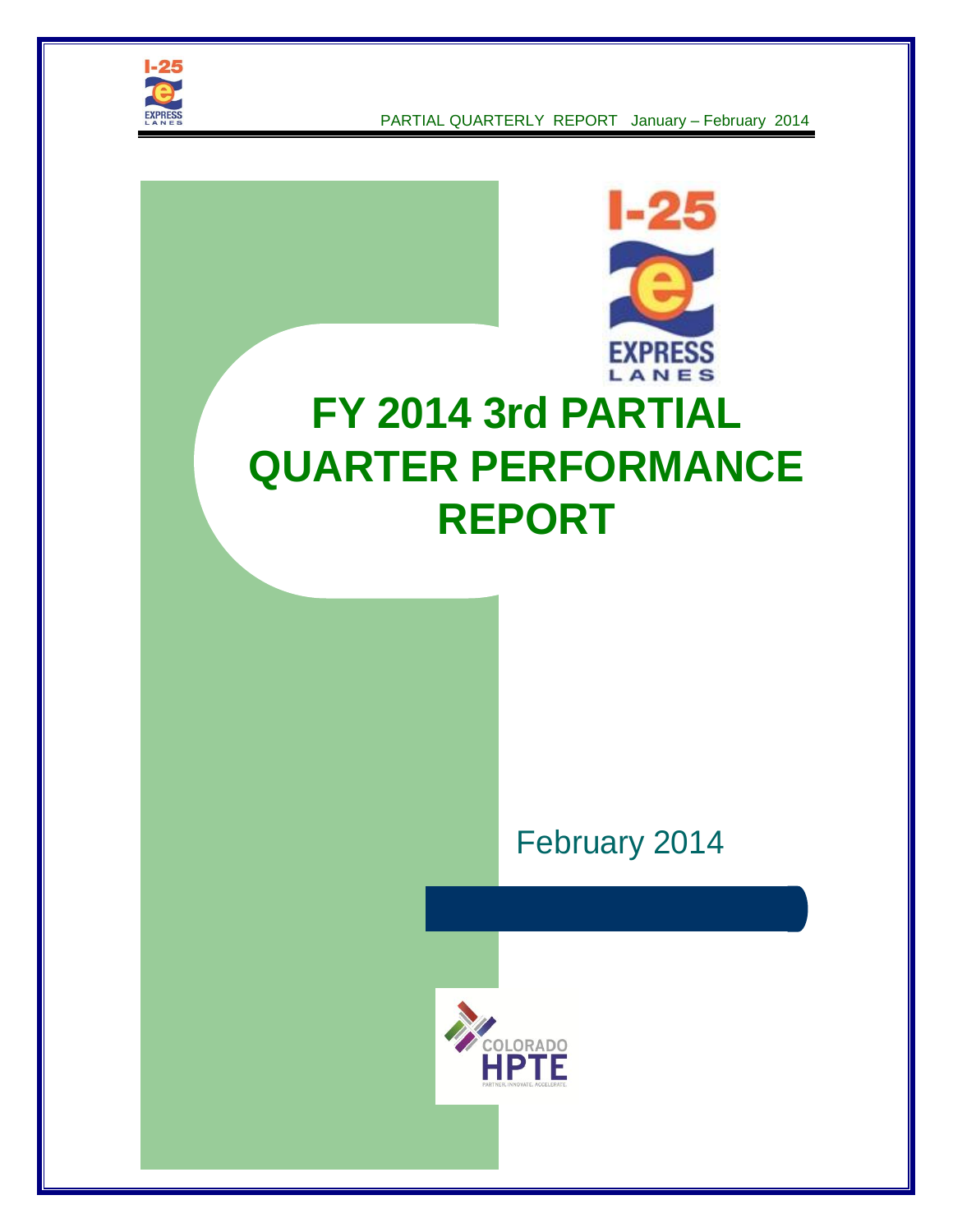#### TABLE OF CONTENTS

| Introduction |                           |   |
|--------------|---------------------------|---|
| <b>1.0</b>   | Volumes and Lane Usage    |   |
| <b>2.0</b>   | <b>Bus Travel Times</b>   |   |
| 3.0          | Revenues                  |   |
| 4.0          | Incidents                 | 6 |
| 5.0          | Enforcement               | 6 |
| 6.0          | <b>Operational Issues</b> | 6 |
| 7.0          | <b>Hybrid Utilization</b> |   |

#### TABLES

| January 2014 Traffic Data Summary      |   |
|----------------------------------------|---|
| February 2014 Traffic Data Summary     |   |
| <b>Comparison of Traffic Types</b>     |   |
| Colorado State Patrol Manual Citations | 6 |

#### FIGURES

| January 2014 Daily Traffic Volumes                |   |
|---------------------------------------------------|---|
| February 2014 Daily Traffic volumes               | 3 |
| FY 2014 Monthly Estimated Toll Revenue vs. Actual |   |
| FY 13/14 Revenue Comparisons                      | 5 |
| FY 14 3rd Quarter Hybrid Counts                   |   |

#### **Executive Summary:**

- Traffic volumes are following seasonal patterns; this quarter's traffic is down about 1% over this time last year.
- The ability to track bus travel time is currently impaired. A solution to this issue is under development by Plenary Roads Denver.
- Revenues exceeded projections for two months of this quarter. Toll revenues were \$252,449 in January, \$213,503 in February, and the combined HPTE-PRD revenues for March were \$235,574.
- This quarter there was mid-day closure extension and a weekend closure to accommodate survey work and pothole repairs. Early in March, there were unexpected server errors and gateset failures that were quickly repaired.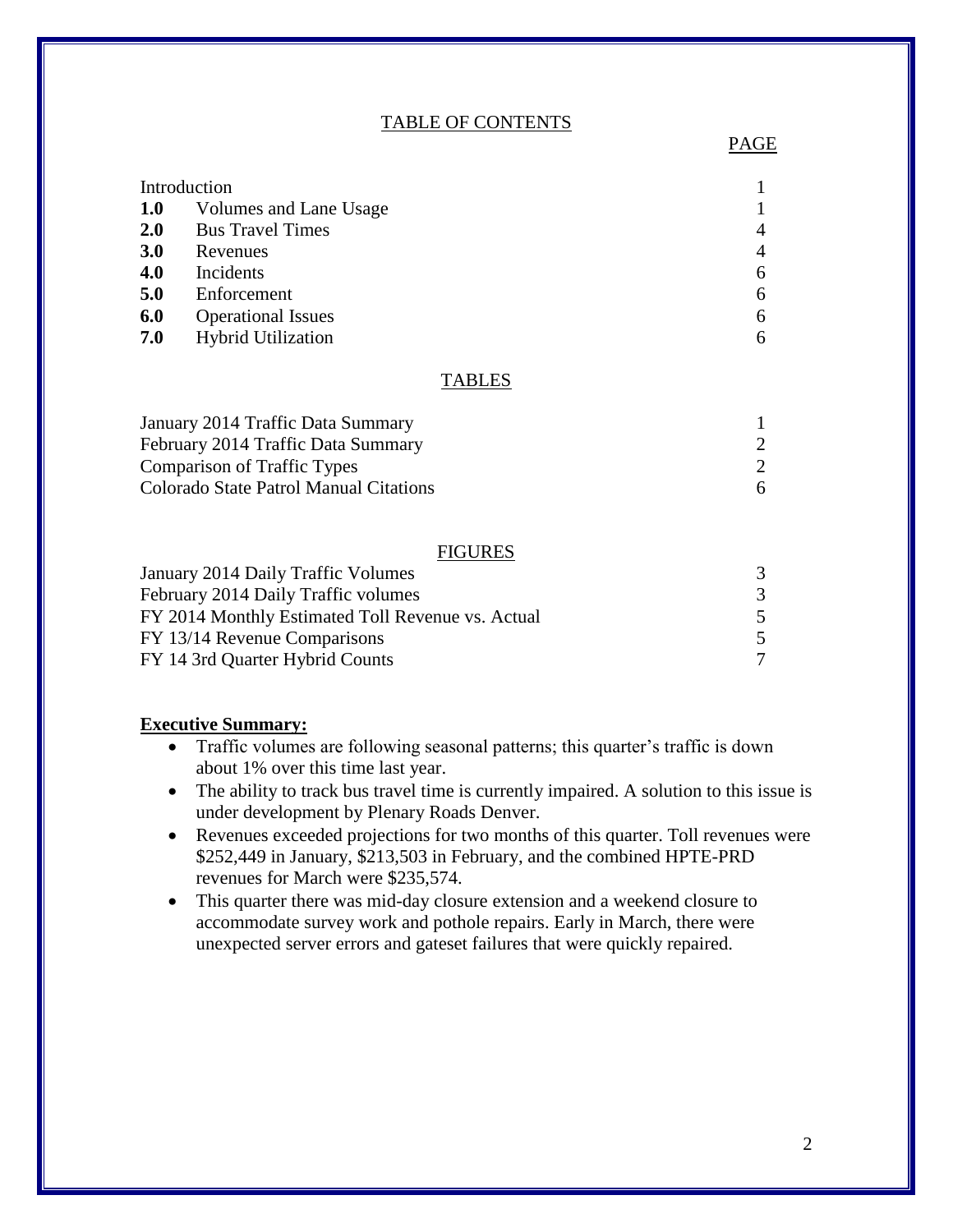

**Editor's Note:** This is HPTE's final quarterly report on the I-25 Express Lanes. On March 7, 2014, Plenary Roads Denver assumed operations, maintenance and toll collection on the Lanes. This report will cover the months of January and February 2014. Using an entire month of data Plenary has submitted a monthly performance report for the Lanes for the month of March, 2014. It will be presented in conjunction with this report, for a full reporting on Express Lanes performance in  $3<sup>rd</sup>$  Quarter of FY14.

# **INTRODUCTION**

This report is a compilation of two months of data regarding traffic volumes and lane usage, bus travel times, revenues, law enforcement activities and incidents which may have impacted operations or revenues during a portion of the third quarter of Fiscal Year 2014 (FY 14).

# **1.0 VOLUMES AND LANE USAGE**

The average monthly volume for this quarter was 268,524 vehicles (which includes March volume of 281,503 as noted in the PRD monthly report), compared to FY 13 third quarter average of 270,282, which is a 1% decrease over this time last year. This compares to the historical low monthly volume of 238,445 in December 2006, and the historical high of 355,308 in October 2007. This quarter is maintaining the seasonal cycle of decreasing volumes during winter months.

The tables below summarize traffic data for both Tolled Express and HOV lanes for the months of January and February 2014. March data is included in the PRD monthly report. Data includes weekend and non-peak traffic.

| <b>January Summary</b>            |            |                 |            |            |                  |              |  |
|-----------------------------------|------------|-----------------|------------|------------|------------------|--------------|--|
|                                   | <b>AVI</b> | <b>Hybrid</b>   | <b>LPT</b> | <b>HOV</b> | <b>Violation</b> | <b>Total</b> |  |
| <b>Total Monthly Traffic</b>      | 78,555     | 5,076           | 30,278     | 167,615    | 455              | 276,903      |  |
| Maximum Weekday Traffic           | 4,301      | 286             | 2,012      | 6,824      | 34               | 12,380       |  |
| <b>Average Weekday Traffic</b>    | 2,349      | 151             | 921        | 5,376      | 14               | 8,660        |  |
| <b>Avg Weekday AM Peak Hour</b>   | 518        | 32 <sub>1</sub> | 194        | 769        |                  | 1,515        |  |
| <b>Avg Weekday PM Peak Hour</b>   | 479        | 30              | 190        | 782        |                  | 1,485        |  |
| <b>Avg Weekday AM Peak Period</b> | 1,530      | 97              | 555        | 2,028      | 8                | 4,217        |  |
| <b>Avg Weekday PM Peak Period</b> | 1,355      | 85              | 522        | 2,416      | 9                | 4,387        |  |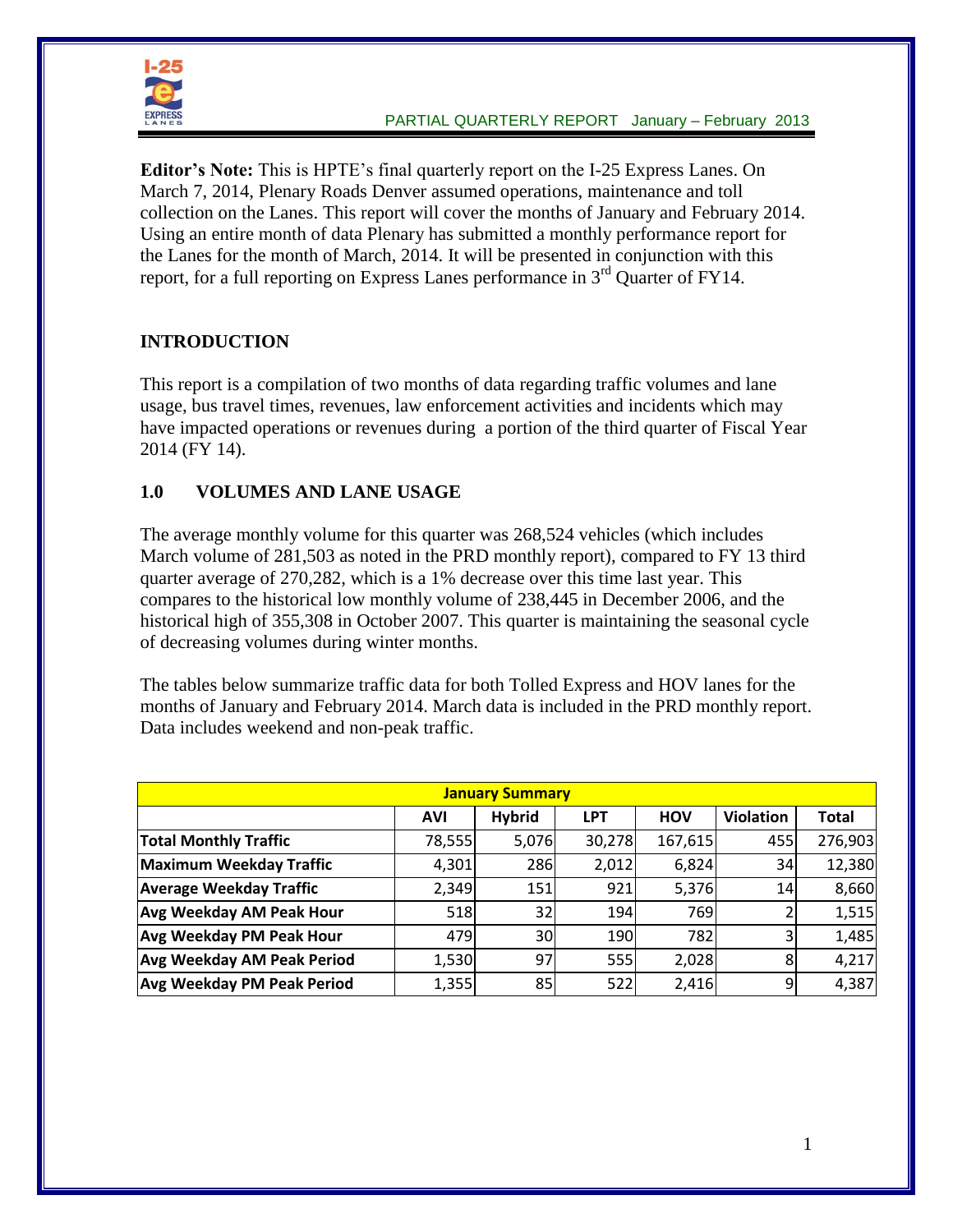

| <b>February Summary</b>           |            |               |            |            |                  |              |  |
|-----------------------------------|------------|---------------|------------|------------|------------------|--------------|--|
|                                   | <b>AVI</b> | <b>Hybrid</b> | <b>LPT</b> | <b>HOV</b> | <b>Violation</b> | <b>Total</b> |  |
| <b>Total Monthly Traffic</b>      | 69,100     | 4,541         | 29,880     | 147,808    | 380              | 247,168      |  |
| Maximum Weekday Traffic           | 4,149      | 275           | 2,977      | 7,484      | 30               | 12,134       |  |
| <b>Average Weekday Traffic</b>    | 2,190      | 145           | 1,011      | 4,964      | 12I              | 8,177        |  |
| <b>Avg Weekday AM Peak Hour</b>   | 549        | 37            | 196        | 848        | 3                | 1,633        |  |
| <b>Avg Weekday PM Peak Hour</b>   | 491        | 29            | 226        | 826        | 3                | 1,576        |  |
| Avg Weekday AM Peak Period        | 1,597      | 104           | 579        | 2,214      | 8                | 4,502        |  |
| <b>Avg Weekday PM Peak Period</b> | 1,367      | 85            | 625        | 2,517      | 8                | 4,603        |  |

AM Peak: 6:00 AM – 10:00 AM PM Peak: 3:00 PM – 7:00 PM

The table below shows what percentage of Average Quarterly Total Traffic each of the different traffic types present. Use by vehicle type remains predictable, with HOV's accounting for about two-thirds total traffic in the lanes.

| <b>Comparison of Traffic Types as Percent of Average Quarterly Total Traffic</b> |     |     |  |  |  |  |  |
|----------------------------------------------------------------------------------|-----|-----|--|--|--|--|--|
| <b>Traffic Type</b><br>3rd Quarter FY 13<br>3rd Quarter FY 14                    |     |     |  |  |  |  |  |
| Transponder                                                                      | 27% | 27% |  |  |  |  |  |
| License Plate Toll                                                               | 11% | 11% |  |  |  |  |  |
| <b>High Occupancy Vehicle</b>                                                    | 62% | 62% |  |  |  |  |  |

Daily and monthly traffic volumes are illustrated on the following pages. They include High Occupancy Vehicle (HOV), Electronic Toll Collection (ETC), License Plate Tolling (LPT) and Violations.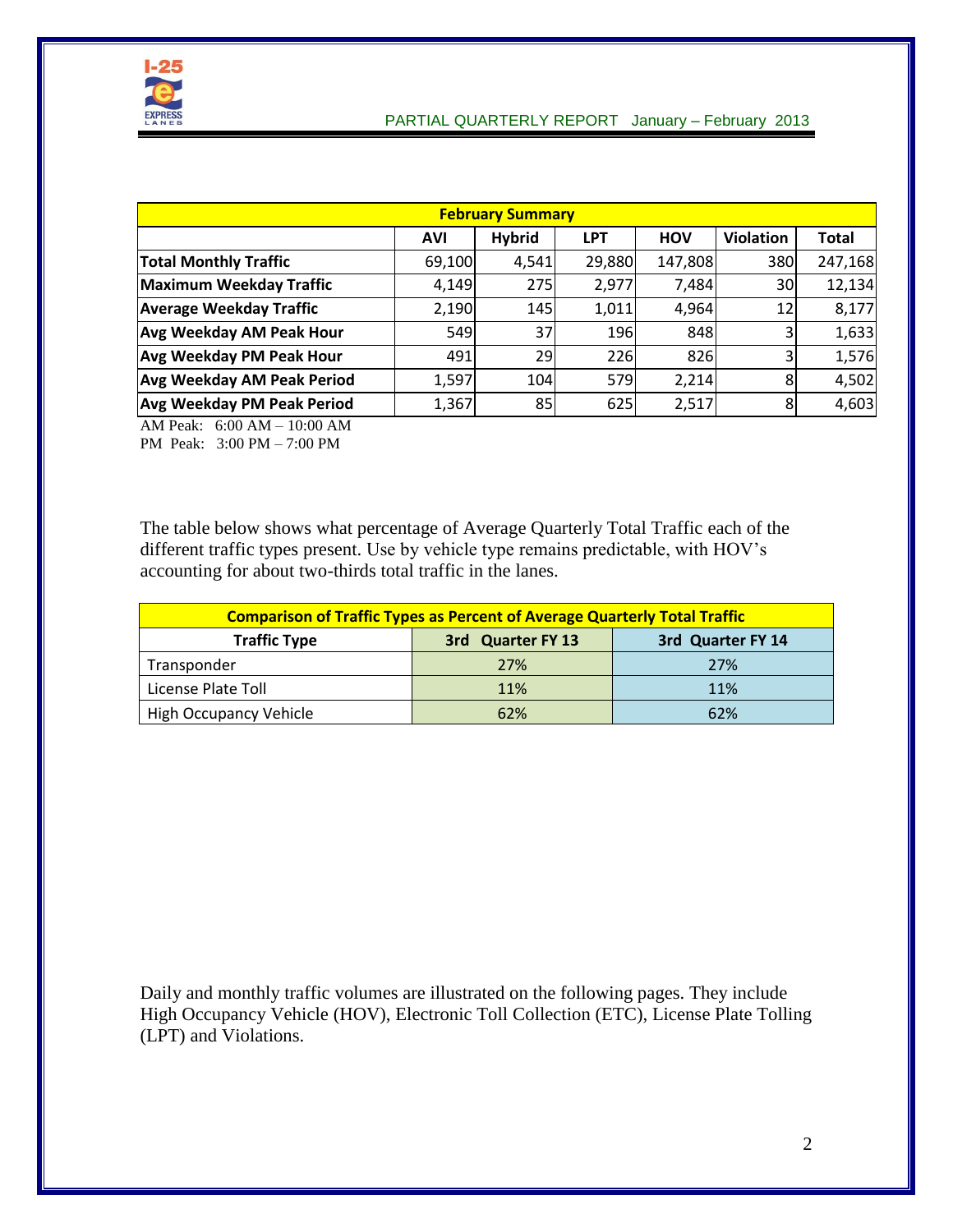



**Date**

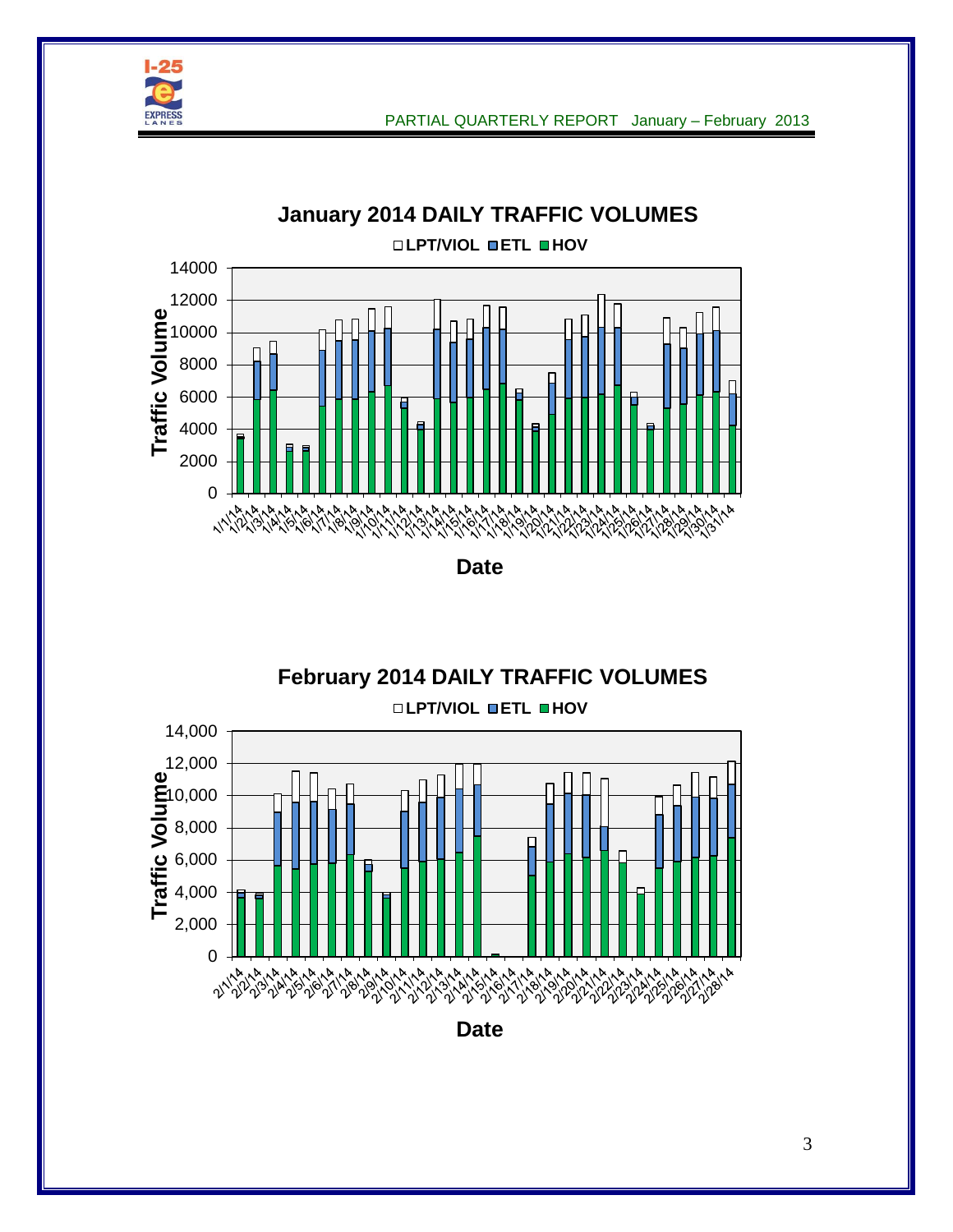

# **2.0 BUS TRAVEL TIME**

The IGA between CDOT and RTD prescribes triggers to determine if there is any degradation to travel times for buses and carpools. These triggers are:

- Exceeding travel time for more than one bus in an hour (provided the excess is not attributed to a stall, crash and closure of the lane, or special event).
- Exceeding the travel time for more than one day per week for three weeks in a row.
- Predictable patterns.

Beginning in August 2013, RTD began replacing the old T21 plastic case transponders with the new 6C sticker transponders, because replacements for the T21 model are no longer available. The travel time indicators (TTI's) in the lanes are set only to read the T21 protocol. As a result, CDOT lost the ability to track the travel times of the buses in the Express Lanes during the succeeding months. A solution to this issue is under development.

# **3.0 REVENUES**

The HPTE has been conservative in revenue estimates, (estimating approximately \$216,000 per month, totaling \$2.6 million annually) versus actual revenues that tend to vary somewhat as shown in the chart below. Toll revenues were \$252,449 in January, \$213,503 in February, and \$47,989 for the first week in March. PRD reported \$187,585 revenue in March beginning on the  $7<sup>th</sup>$ . The total HPTE-PRD revenue for March is \$235,574. The following figures show the projected vs. actual toll revenue to date for Fiscal Year 2014 and the comparison of previous year monthly revenues to current year.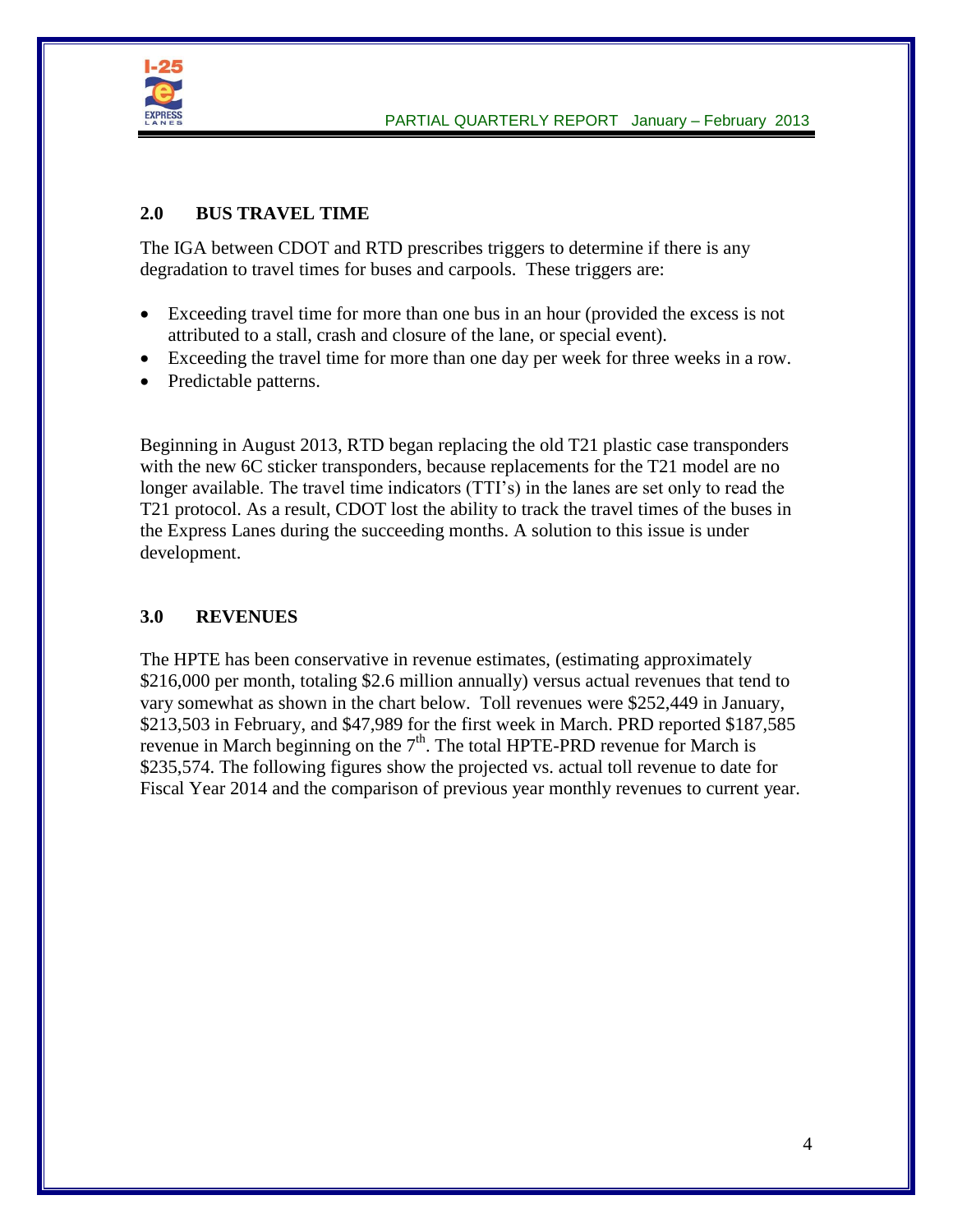





**FY 13 Toll EY 14 Toll FY 13 Penalties FY 14 Penalties**

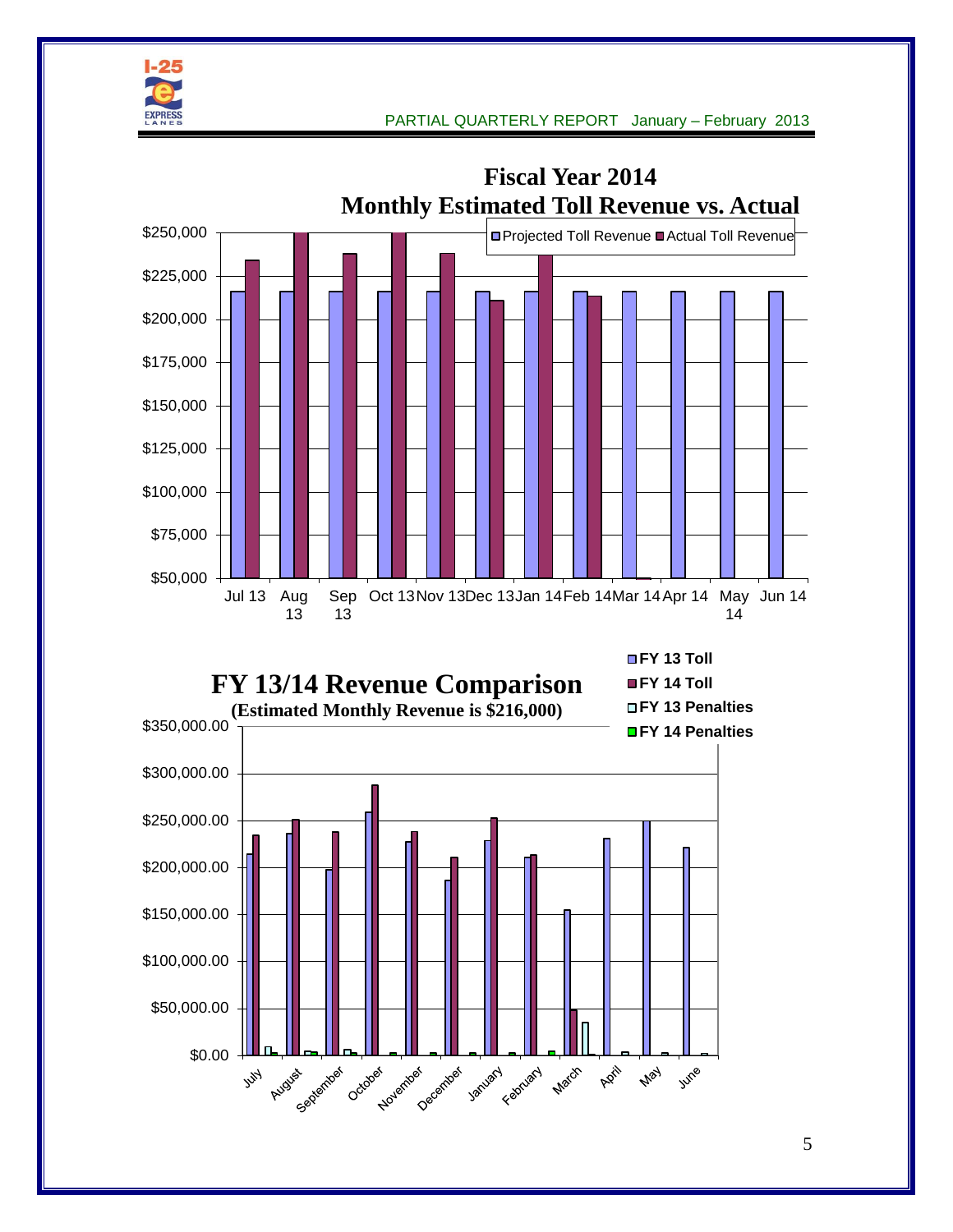

## **4.0 INCIDENTS AND CLOSURES**

In January, there were no recorded incidents or closures.

On February 5th, very cold and icy conditions slowed traffic in the general lanes and the Express Lanes during the morning rush. Later that week, the standard mid-day maintenance window was extended from 10:00 to 2:00 to allow surveying that is part of the US 36 expansion project. On the weekend of the  $15<sup>th</sup>$  and  $16<sup>th</sup>$ , the lanes were closed for pothole repair, and reopened as usual on Monday morning.

On March 5, the lanes closed unexpectedly just after 7:00 a.m. due to a server error. They were reopened by 7:20. On March 6, the inner gate at I-25 and  $20<sup>th</sup>$  Street was hit. CDOT made the necessary repairs during the 10:00 standard closure. Later in March, PRD noted another gate failure, which was repaired after 20 minutes.

# **5.0 ENFORCEMENT**

Law enforcement activities during FY 14 third quarter are shown in the table below.

| <b>COLORADO STATE PATROL MANUAL CITATIONS</b> |                                                                                                     |    |    |    |   |    |                   |  |  |
|-----------------------------------------------|-----------------------------------------------------------------------------------------------------|----|----|----|---|----|-------------------|--|--|
|                                               | <b>Other</b><br><b>HOV</b><br><b>Seathelt</b><br><b>Toll</b><br><b>Hazardous</b><br><b>Contacts</b> |    |    |    |   |    |                   |  |  |
| Jan 14                                        | 167                                                                                                 | 24 | 42 | 48 |   | 20 | 0 felony; 0 misd. |  |  |
| Feb 14                                        | 144                                                                                                 | 15 | 50 | 22 |   | 25 | 1 felony, 0 misd. |  |  |
| <b>Mar 14</b>                                 | 196                                                                                                 |    | 61 | 29 | 4 | 31 | 0 felony, 1 misd. |  |  |

Of note, HPTE provided CSP "step in" services, while PRD negotiates their contract with the CSP.

## **6.0 OPERATIONAL ISSUES**

The closure of bus exit lanes in front of Denver Union Station continues to force all traffic to exit onto  $19<sup>th</sup>$  Street, causing some delays in the morning peak hour. The bus ramp will reopen on May 11, 2014 when the DUS concourse opens to the public.

# **7.0 HYBRID UTILIZATION**

Fuel efficient vehicles have been allowed free access to the I-25 Express Lanes even if they have only one occupant provided that they have obtained a permit from CDOT, obtained a specially coded transponder, and display a decal on their windshield. CDOT has tracked hybrid usage of the Express Lanes, which has been consistent for the third